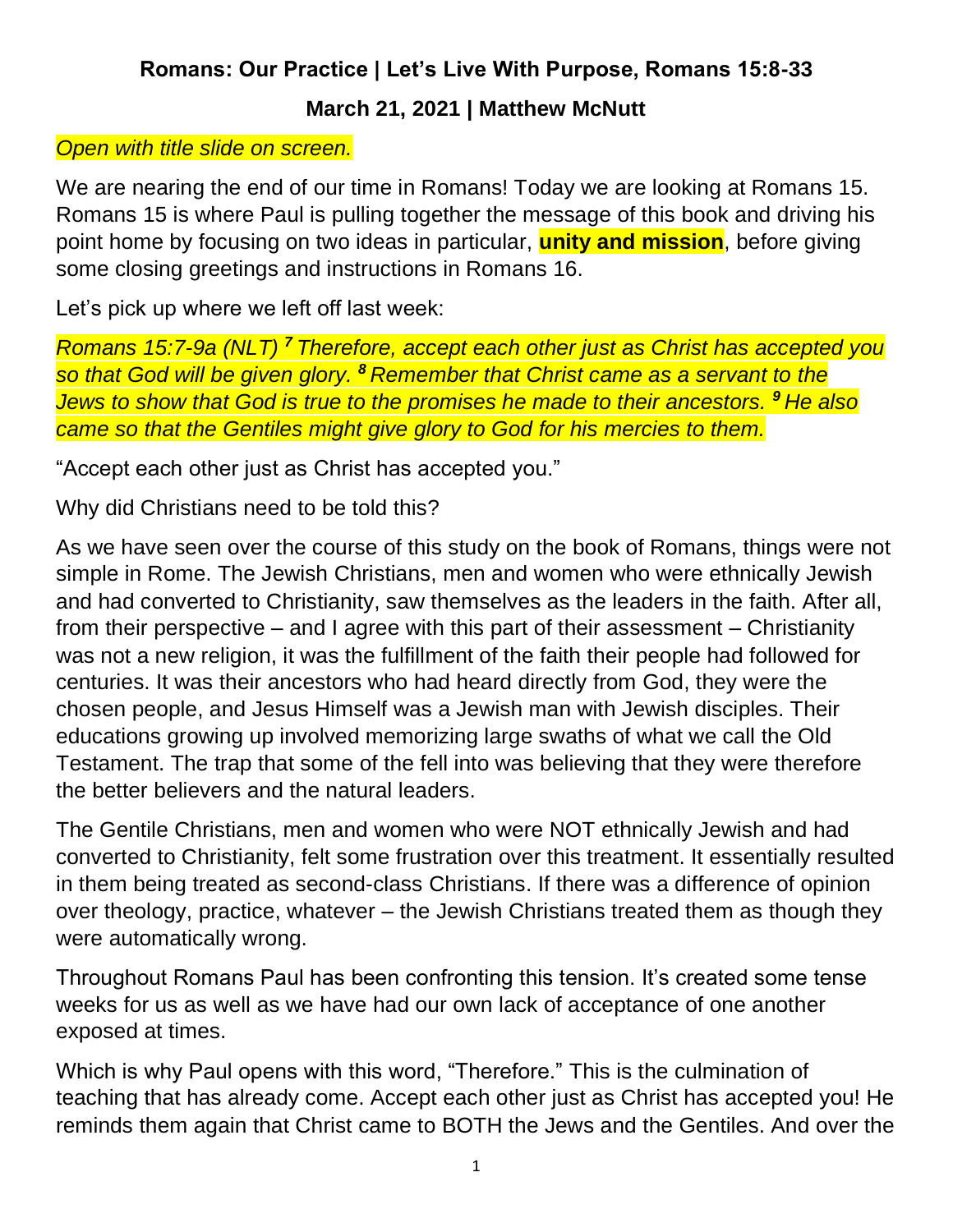next few verses he quotes four different Old Testament passages that explicitly reference God's desire to reach the Gentiles. As much as some may have felt otherwise, it had never been about just one people group. God's desire was, and is, for the world.

In verse 13, Paul continues this thought:

*Romans 15:13 (NLT) <sup>13</sup> I pray that God, the source of hope, will fill you completely with joy and peace because you trust in him. Then you will overflow with confident hope through the power of the Holy Spirit.*

How do we accept each other? How do we find unity in our diversity? Thankfully, our source for that ability is not ourselves. God is the source of hope, the source of joy, the source of PEACE. It is through Him that we are able to be filled with hope and joy. As our hearts are transformed more and more like Christ, we become people who overflow hope and joy, and the natural response to that is peace. I'm not talking about the world around us, but internally.

When you see the person exploding in anger in the car next to you because they didn't get through the light before it turned red, are they really that upset about the light? When someone rips into the person working the register at the store over the mask policy, are they really angry with that individual? That anger is coming from something else, isn't it? It's getting backed up, pent up, to the point of overflowing on anyone in their path.

What do I mean by overflow? When a cup is filled to overflowing, it overflows what is inside it. We're the same way. If we are filled with hope, joy, and peace, that's what we will overflow. If I'm allowing God's peace to fill me in the midst of all this chaos, this sinful world, in the midst of disagreements, debates on politics, I will overflow hope, joy, and peace. That's how we build unity.

Even as Christians, unity doesn't come naturally for us. According to the Center for the Study of Global Christianity (CSGC) at Gordon-Conwell Theological Seminary there are approximately 41,000 Christian denominations and organizations in the world today.<sup>1</sup> Can you believe when Paul wrote this letter to the Romans there was only one? We find it easier to split when we disagree than to find unity in diversity. We even call ourselves Protestants because we protested and split off of something else. While the reasons were warranted, it is strange to me that even in taking on that label we subtly celebrate disunity.

Throughout Romans, Paul challenges these Jewish and Gentile Christians to pursue unity, even at the cost of personal freedom at times. Paul's message wasn't to find the

<sup>1</sup> https://www.learnreligions.com/christianity-statistics-700533#:~:text=Number%20of%20Christian%20Denominations,organizations%20in%20the%20world%20today.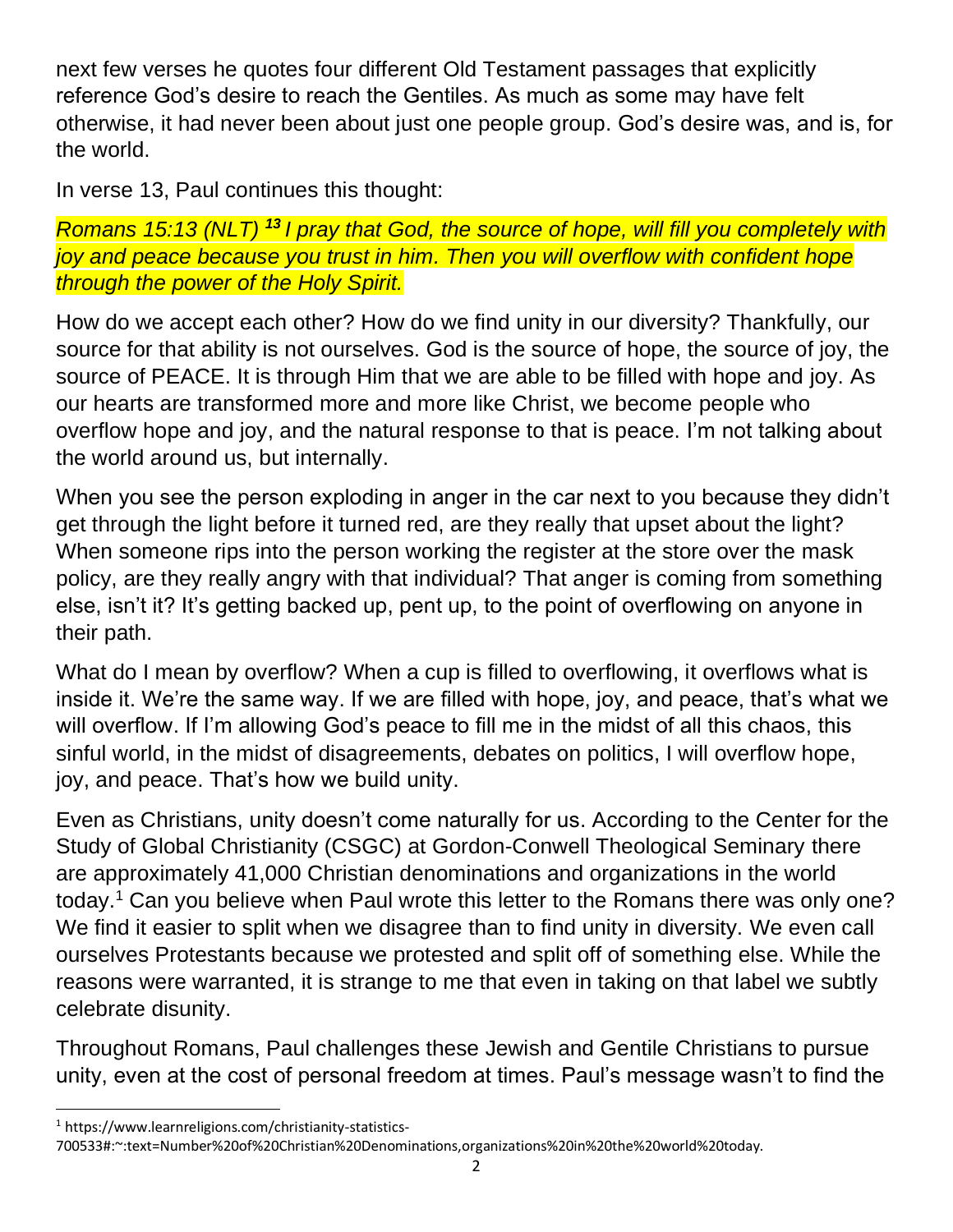church that lines up closest with what the individual wanted – it was to sacrifice for the sake of others' faith development.

I want to skip ahead for a moment in Romans 15; Paul gives a very practical way for these early believers to choose unity.

*Romans 15:25-27 (NLT) <sup>25</sup> I* [Paul] *must go to Jerusalem to take a gift to the* [Jewish] *believers there. <sup>26</sup> For you see, the* [Gentile] *believers in Macedonia and Achaia have eagerly taken up an offering for the poor among the believers in Jerusalem. <sup>27</sup> They were glad to do this because they feel they owe a real debt to them. Since the Gentiles received the spiritual blessings of the Good News from the believers in Jerusalem, they feel the least they can do in return is to help them financially.*

At first glance, this just seems like a nice gesture. These Gentile believers have resources they are able to share with Jewish believers who are significantly struggling. Our church sends gifts to other ministries and churches without a second thought; it's the right thing to do, God tells us to give to those in need.

But Paul is actually reinforcing something he has been saying throughout the letter to the Romans: there are no second-class Christians. We are all one body.

In the culture 2000 years ago, accepting this gift carried significant symbolic weight. Dr. Paul Achtemeier writes in his commentary on Romans, "The gift is therefore a gesture of unity and equality. Accepting the gift is therefore tacit admission by the Jewish Christians that Jews and gentiles now stand on equal footing with respect to each other." 2

Paul was driving home once again what he wrote to the Galatians:

*Galatians 3:28 (NLT) There is no longer Jew or Gentile, slave or free, male and female. For you are all one in Christ Jesus.*

All of the ways we classify ourselves are gone, there is just one thing that matters: we are one in Christ Jesus. Unity.

John Chrysostom, a fourth century church father, wrote about Romans 15:

*Christians joined in close unity give special glory to God. So even if you are troubled and at odds with your brother or sister, remember that you will glorify your Master by letting go of your anger; if not for the sake of your brother or sister, at least be reconciled for the sake of the ideal of unity. Indeed, let this be the primary reason for being reconciled.<sup>3</sup>*

<sup>2</sup> Paul J. Achtemeier, *Romans: Interpretation: A Bible Commentary for Teaching and Preaching* (Louisville, KY: Westminster John Knox Press, 2010), Kindle location 4452.

<sup>3</sup> J. Patout Burns and Constantine Newman, *Romans: Interpreted by Early Christian Commentators* (Grand Rapids: William B. Eerdmans Publishing Company, 2012), Kindle location 7258.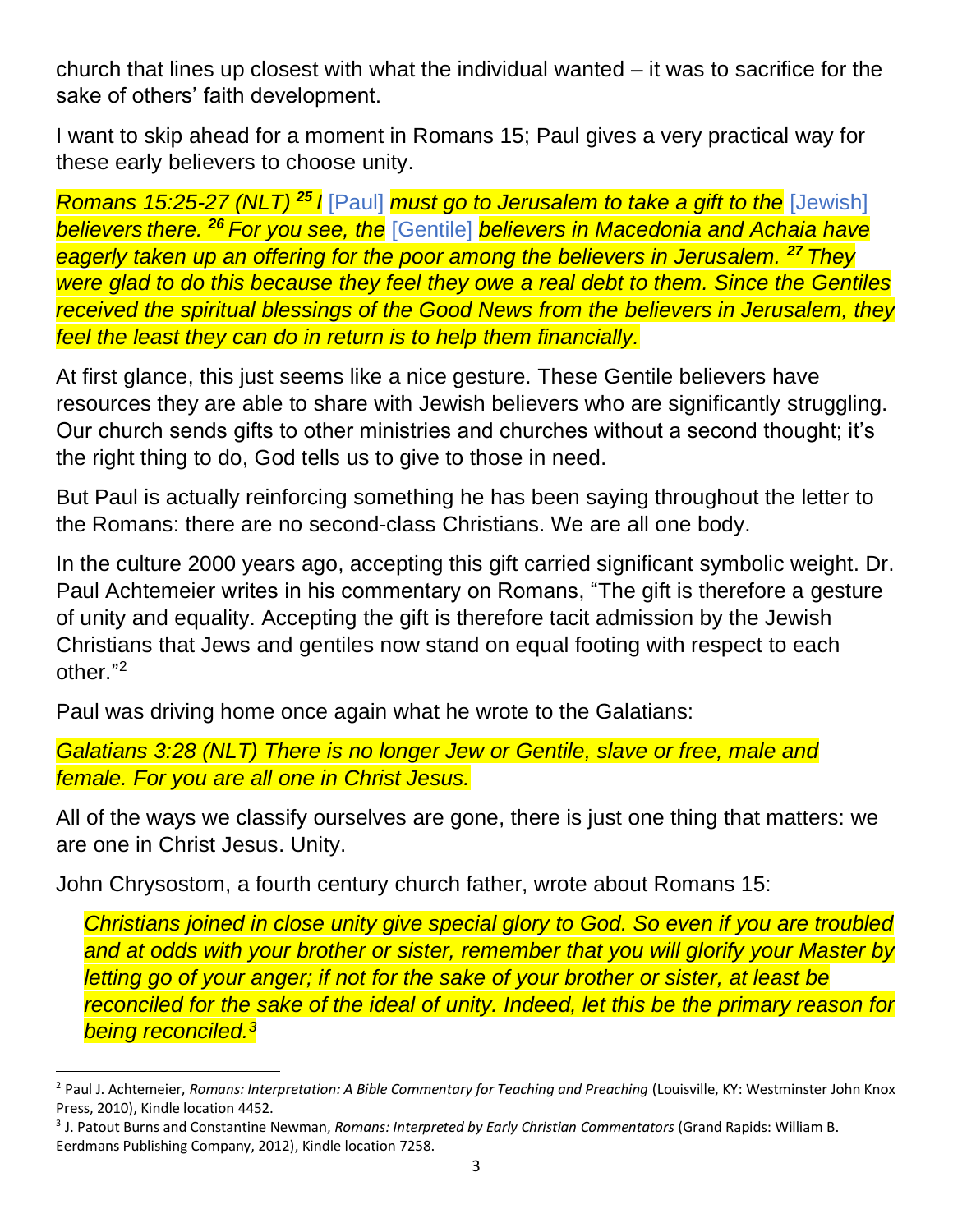**WHY** is this issue so important? Why is it so critical? Why is it worth sacrificing personal freedoms and preferences for?

Unity reflects a higher perspective, a greater confidence, it enables believers **to both see and pursue** the mission we have all been called to. Tim Keller writes,

*Gospel unity within the church and gospel mission to the world: these are two of the great themes of Romans, and two of the great passions of Paul's ministry.<sup>4</sup>*

The gospel mission to the world is Paul's driving message; the fruit of unity is the mission! We are called to live with a purpose, to live on mission. And one of the greatest distractions from that mission is disunity! In Romans 15, Paul sums up his calling, a calling we each share:

*Romans 15:14-20 (NLT) <sup>14</sup> I am fully convinced, my dear brothers and sisters, that you are full of goodness. You know these things so well you can teach each other all about them. <sup>15</sup> Even so, I have been bold enough to write about some of these points, knowing that all you need is this reminder.*

I love Paul's encouragement here. Yes, he has had to call them out on areas they need to grow in, but he is convinced they are full of goodness. Yes, we as a church, as we have looked through these passages have pulled back the curtain on areas we need to work; areas of race, of politics, of failures to love others and put others first as God calls us to. Even so, Paul is confident that they are headed in the direction of what he is challenging them to, just as the leaders of this church are confident that we as a body are headed in the direction we are called to.

*For by God's grace, <sup>16</sup> I am a special messenger from Christ Jesus to you Gentiles. I bring you the Good News so that I might present you as an acceptable offering to God, made holy by the Holy Spirit.*

Again, Paul emphasizes that this does not happen under our own power. Even the apostle Paul, author of so much of the New Testament, the missionary who took the gospel to the Gentile world, even he was only able to do so by God's grace. He was only able to do so by the Holy Spirit.

It's so easy to be overwhelmed at times by the task; we are called to reach the world. To be God's representative to those around us.

When I was young, my mom got me a book called "What to Do When Your Mom or Dad Says...'Clean Your Room!" I love to read so much that I actually read it. It apparently made quite the impact because I still think about it from time to time. What I think I liked about it most was that it created small victories; it told the reader to pile everything on the bed, start in one corner of the room, and then clean. It meant the

<sup>4</sup> Timothy Keller, *Romans 8 - 16 For You* (Eastbourne, UK: The Good Book Company, 2015), Kindle location 2309.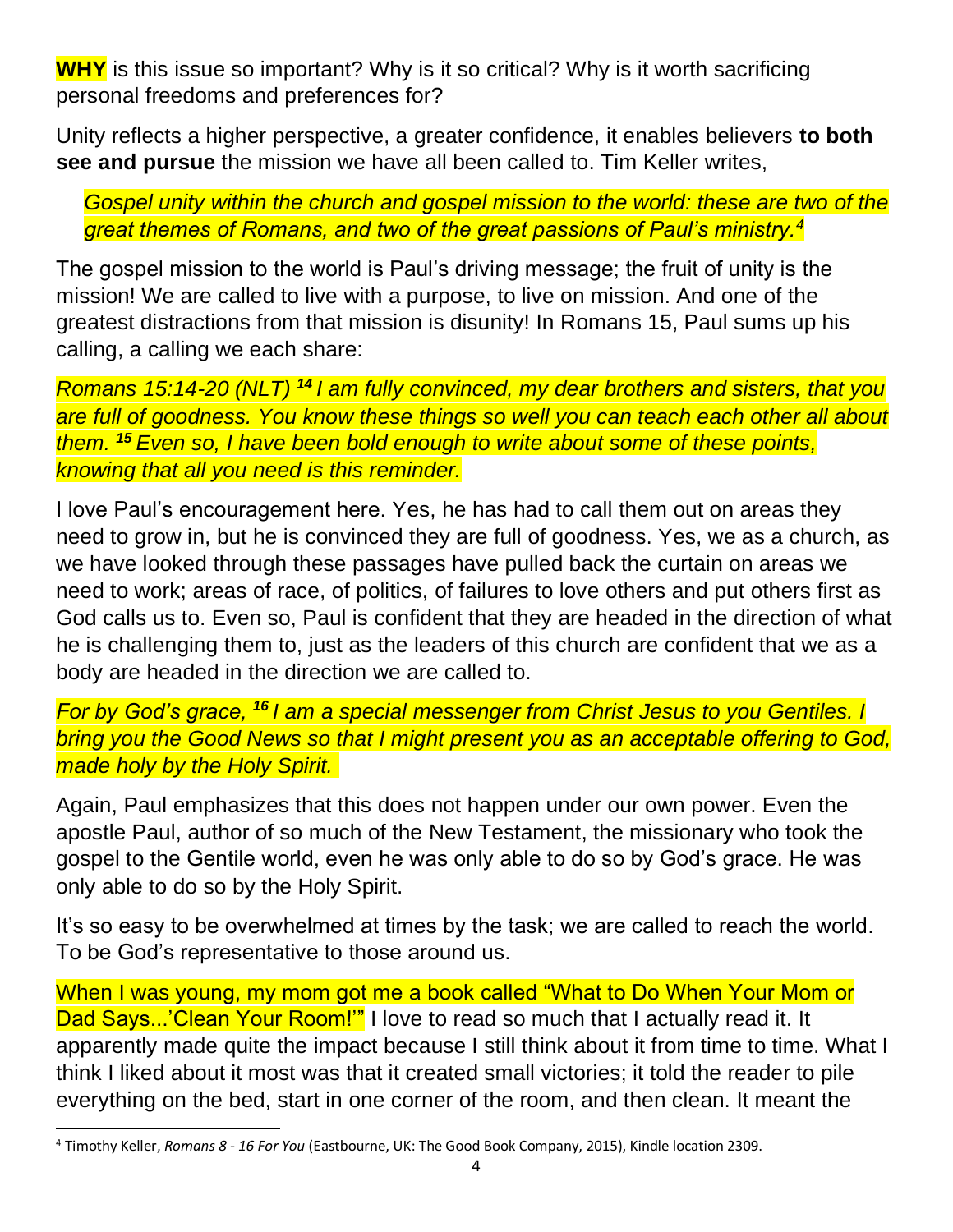room felt clean right away, which makes me feel a sense of progress. It also made it less overwhelming to put away everything that had gotten dumped on the bed.

What's the connection? You are a special messenger from Christ Jesus to the world. But instead of thinking about the entire room – I mean world – **start in your corner** and clean there. Who are the two or three people that you know that you wish were believers? Begin praying for them daily. Ask God to work in their hearts, ask God to give you wisdom, ask God to give you an opportunity to share with them what you believe. Easter is coming up; it's an incredible time to ask people to come with you to hear the message because there is still a cultural value to go to church on Easter. But do you want to hear a surprising statistic? 82% of the unchurched say they are at least "somewhat likely" to attend church at any point if they are invited by a friend.<sup>5</sup>

*<sup>17</sup> So I have reason to be enthusiastic about all Christ Jesus has done through me in my service to God. <sup>18</sup> Yet I dare not boast about anything except what Christ has done through me, bringing the Gentiles to God by my message and by the way I worked among them. <sup>19</sup> They were convinced by the power of miraculous signs and wonders and by the power of God's Spirit.*

Again, it's the Holy Spirit doing the work in the someone's heart, not us. But we get to be there for it, we get to be a part of how God accomplishes His mission. Is there nothing greater to be enthusiastic about? It is an incredible gift to be present and witness God's transforming work happening in someone's heart and life.

*In this way, I have fully presented the Good News of Christ from Jerusalem all the way to Illyricum. <sup>20</sup> My ambition has always been to preach the Good News where the name of Christ has never been heard, rather than where a church has already been started by someone else.*

## **I am a messenger. My ambition has always been to preach the Good News.**

I love Paul's language in this passage. This is a man who understands what is most important. God's mission to restore creation to Himself, to see His children brought back to Him. And we are called to that same mission. To see the world around us with God's eyes and live with purpose.

C.S. Lewis once said in a sermon,

*"There are no ordinary people. You have never talked to a mere mortal. Nations, cultures, arts, civilizations—these are mortal, and their life is to ours as the life of a* 

<sup>5</sup> Thom S. Rainer, *The Unchurched Next Door: Understanding Faith Stages as Keys to Sharing Your Faith* (Grand Rapids, MI: Zondervan, 2003), Kindle location 295.